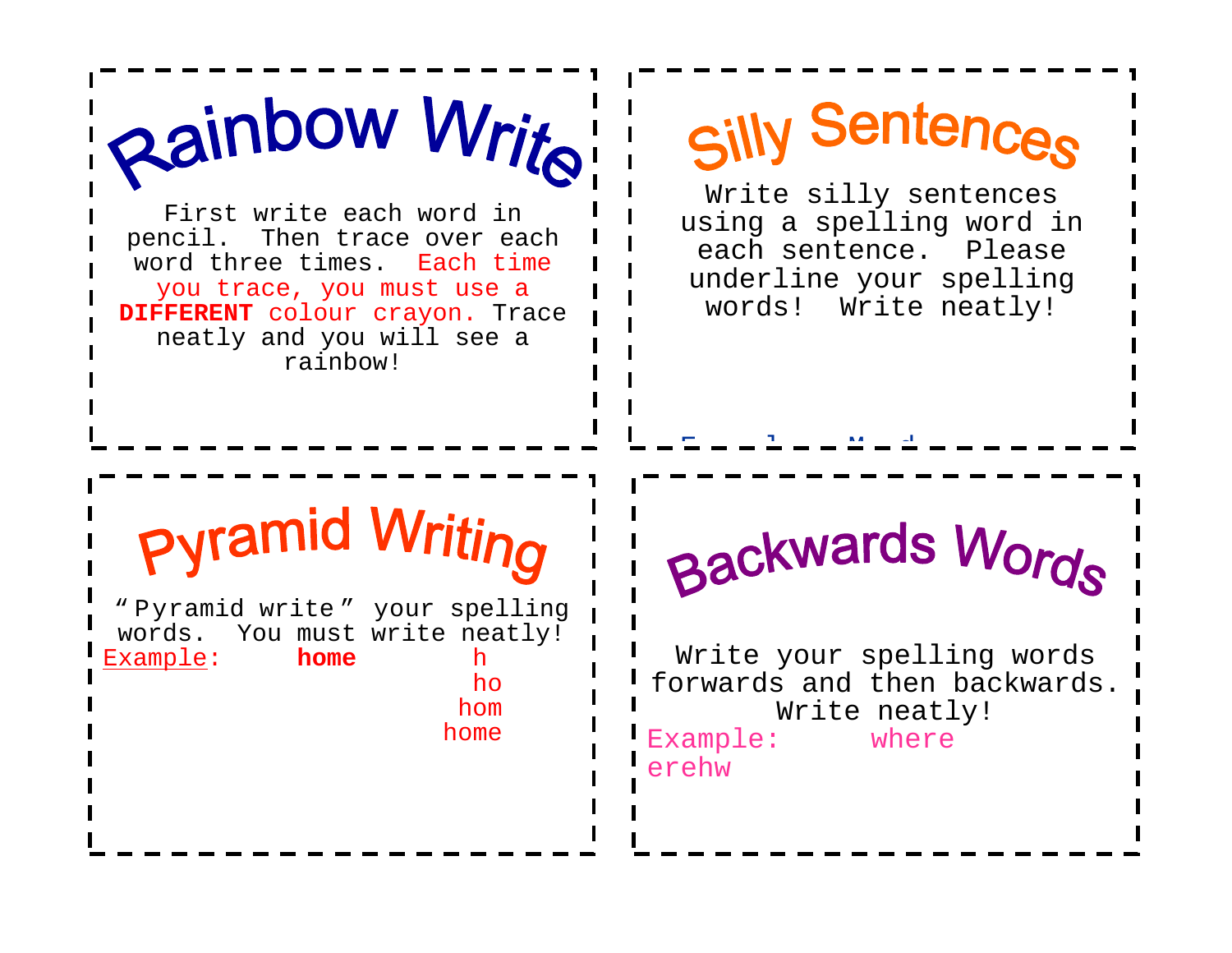

Third, write each word in pens. You MUST write neatly!

## **Acrostic Poem**

Choose one of your spelling words. Write an acrostic poem for that word.

You must also ILLUSTRATE your poem.

Example: **F**un in the sky.<br>**fly** Laps around clo Laps around clouds. **Y**es! I'm free!

## **ABC Order**

First write your spelling words in a list. Then write them in ABC order.

For an extra bonus, write your words in reverse ABC order!

#### **Squiggly Spelling Words**

You are going to write your spelling words two times. First write in regular letters. Then write the words again in squiggly letters!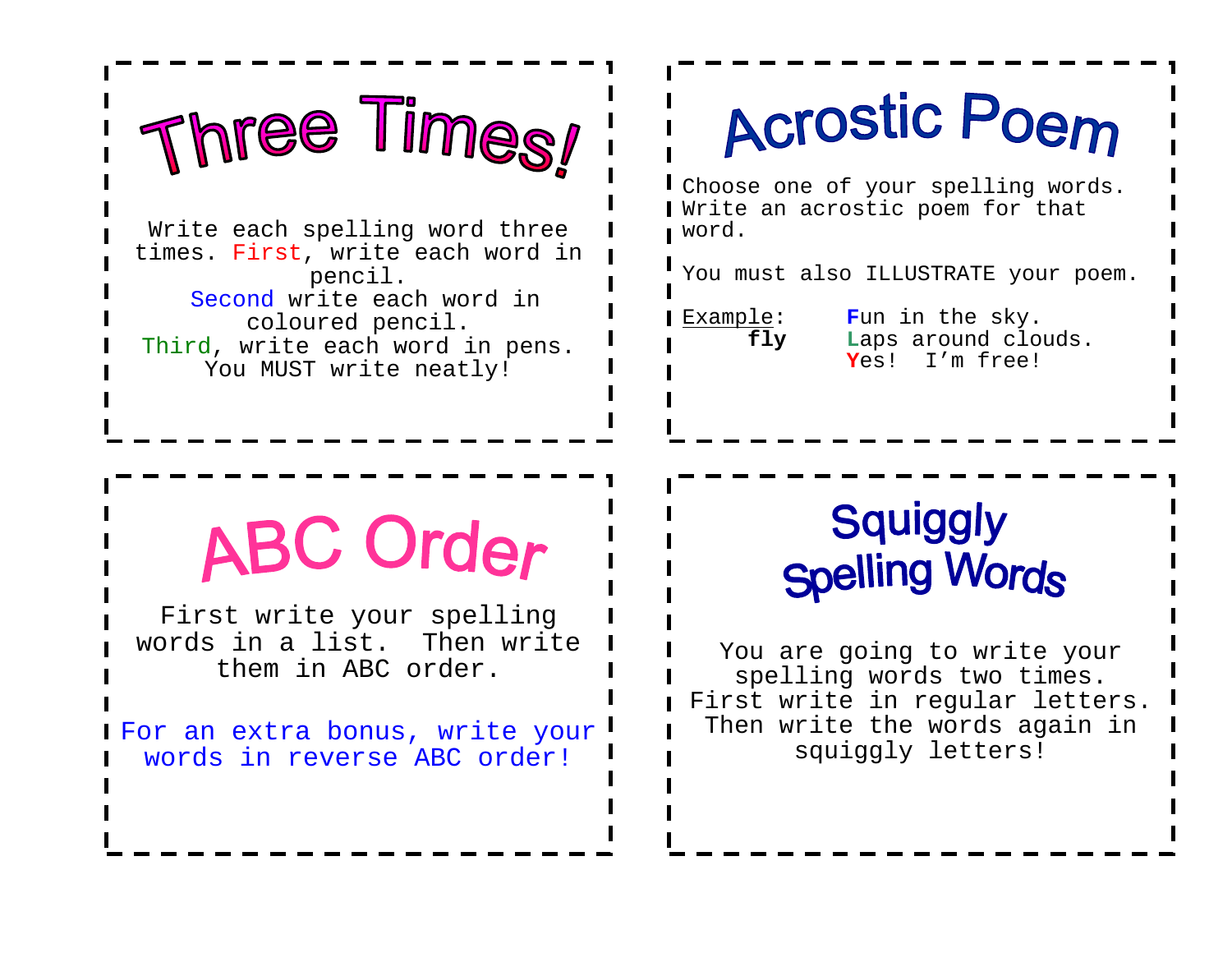

Read it to a parent or sibling!

Fold a piccloi paper three times lengthwise (making three long rectangular) columns). Write your words in the first column. Then write them again with the letters all | mixed up (scrambled) in the second column. Put your words aside. Come back later to unscramble your words. Write the unscrambled words in the third column.

#### Consonant Circle

**Write each of your spelling words.** 

I Then go back and circle all of  $\mathsf I$ the consonants in your words!

**Don't forget to write neatly!**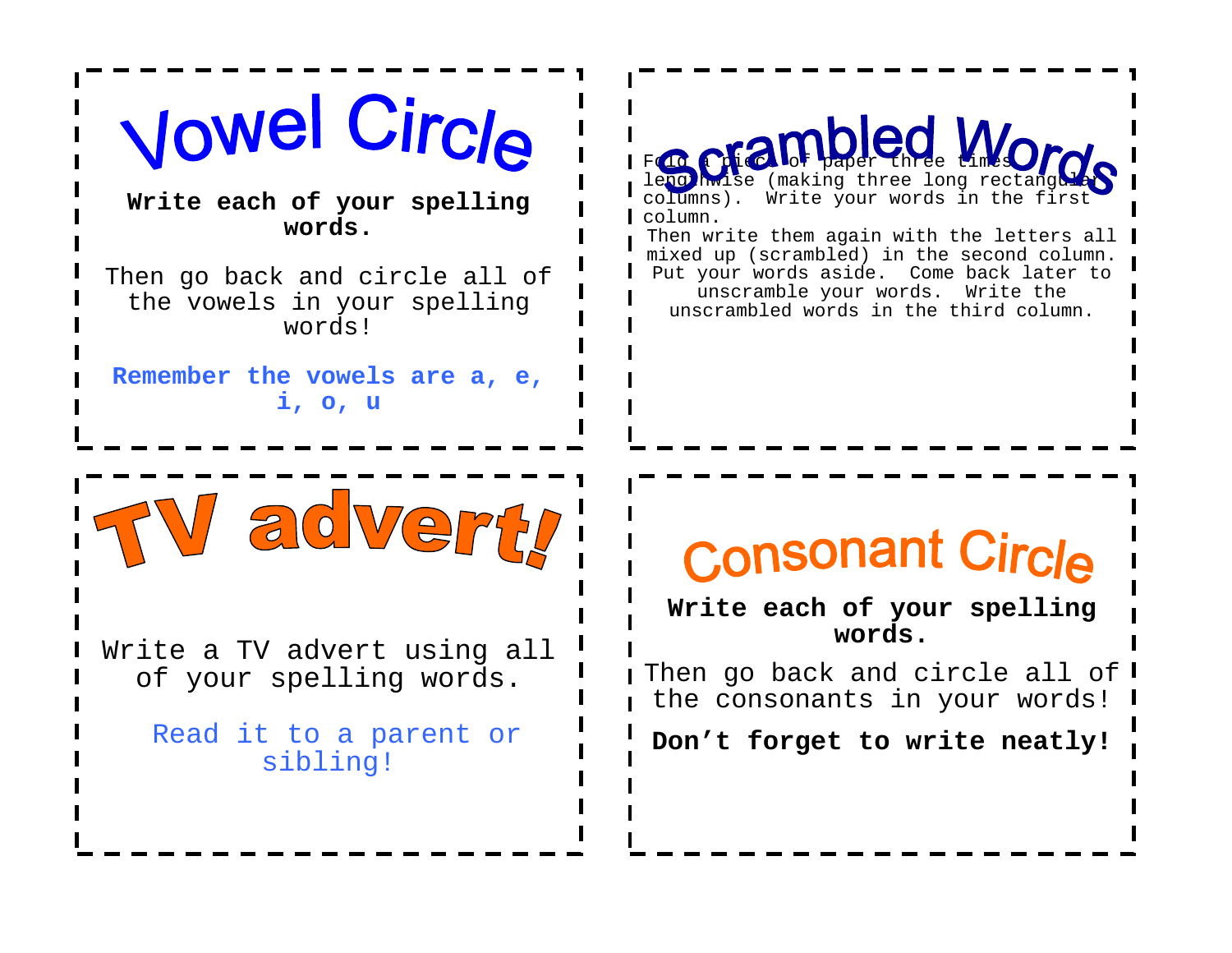

Write your spelling words in the air using your finger. Have a partner read your words as you write them OR have a partner air write and your job is to read the words.



Example- **SLIDE slide**



Write each of your spelling words. Write each letter using a different coloured pencil.

Example- **colourful**

### **Across and Dow**

Write each of your spelling words across and then down (starting with the first letter).

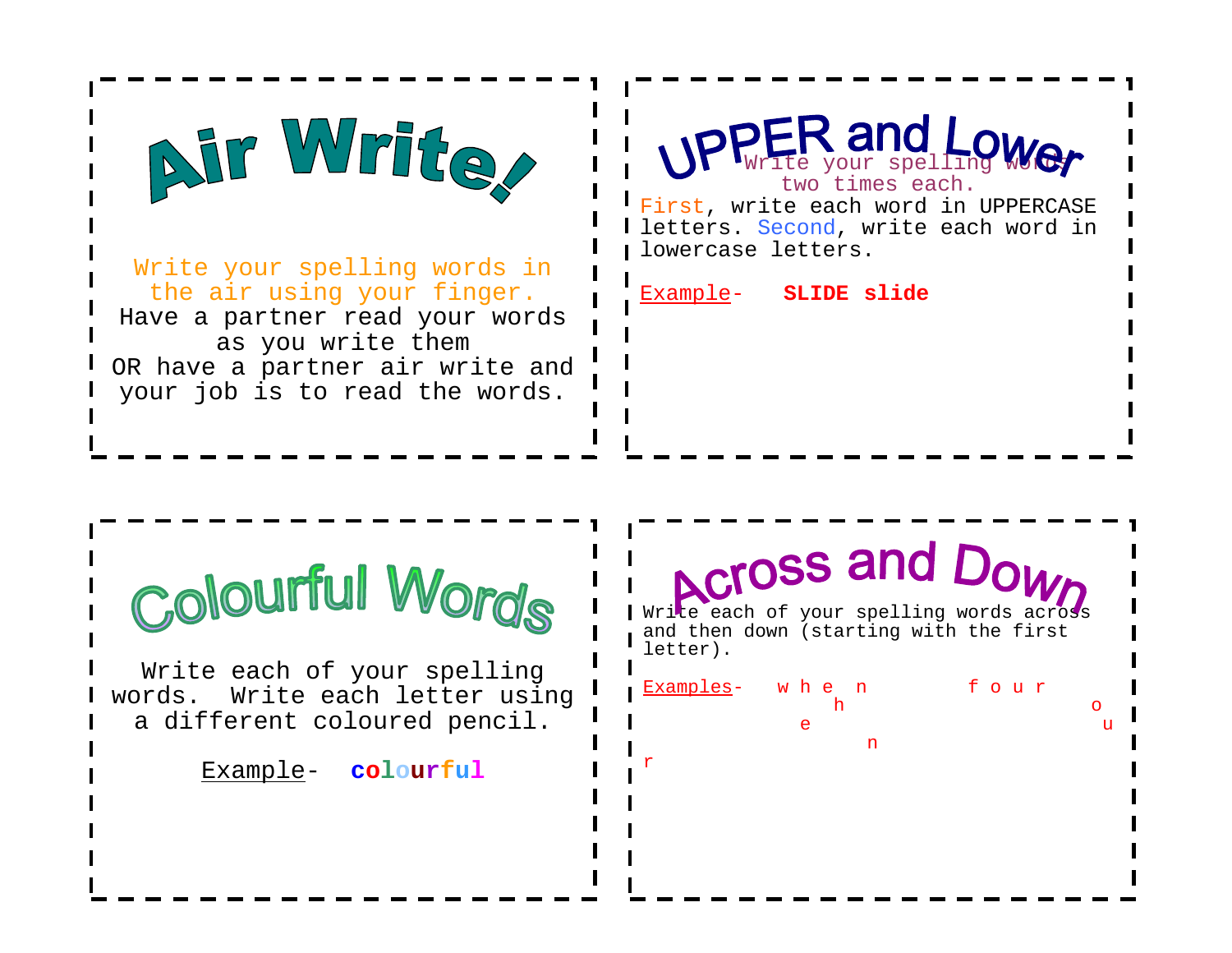

Use Play-Doh or clay to sculpt your spelling words.

pots Gampi

Make a square of 4 rows of dots with 4 dots in each row. If the word is spelled correctly, the player can connect two dots. When a square is formed, he/she can write his/her initials in the box.

# **Back Writing**

Use your finger to spell out each of your spelling words, one letter at a time, on your mum or dad's back.

> Then it's YOUR turn to try to FEEL and spell!

Choo-Choo Words

Write the entire list end-to-end as one long word (like a train). Use a different coloured crayon for each word.

> Ex. hopmopestopdrop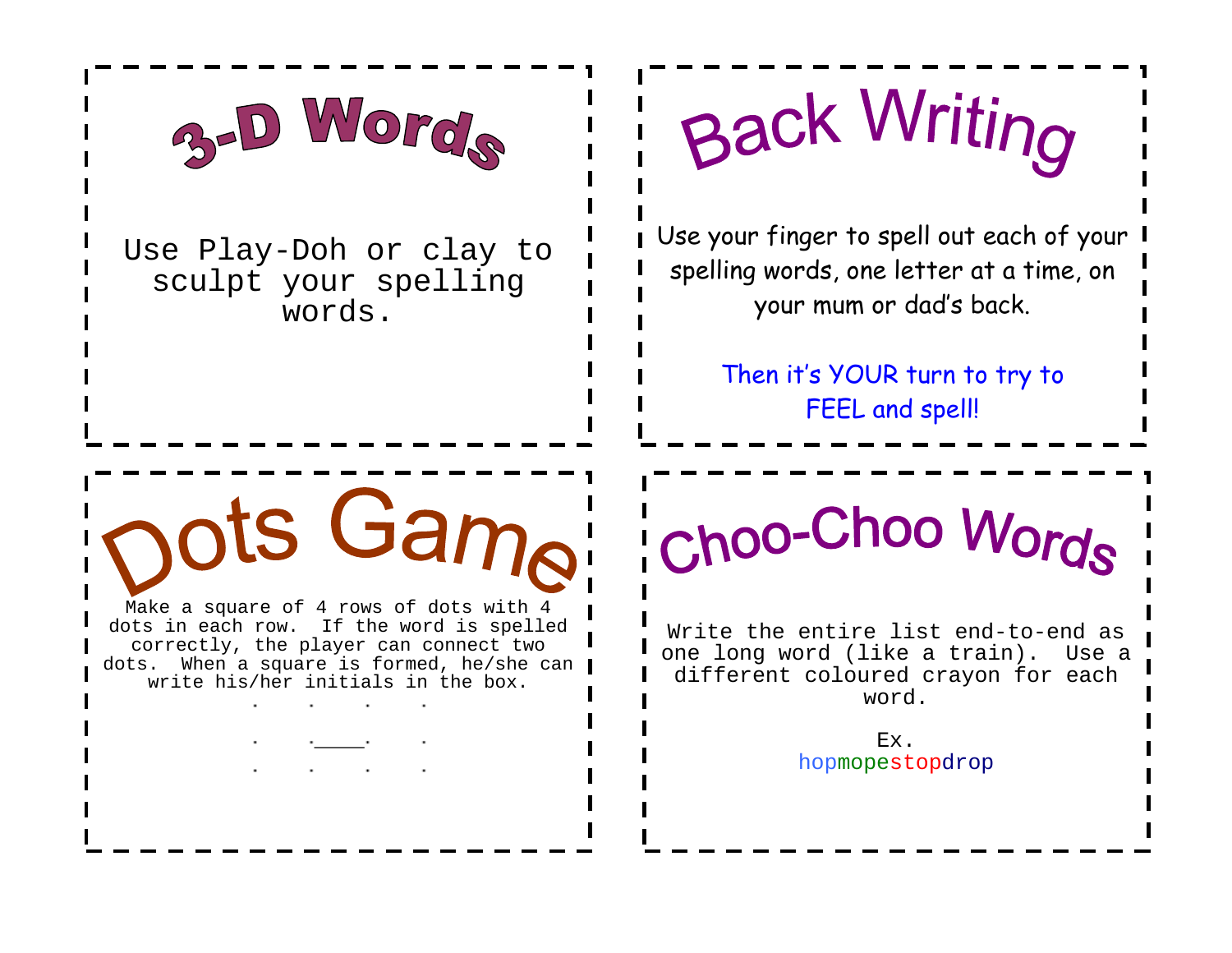

you write them OR your partner can " flash write " the words and your job is to read.

**Write letters instead of numbers and HOP your words!**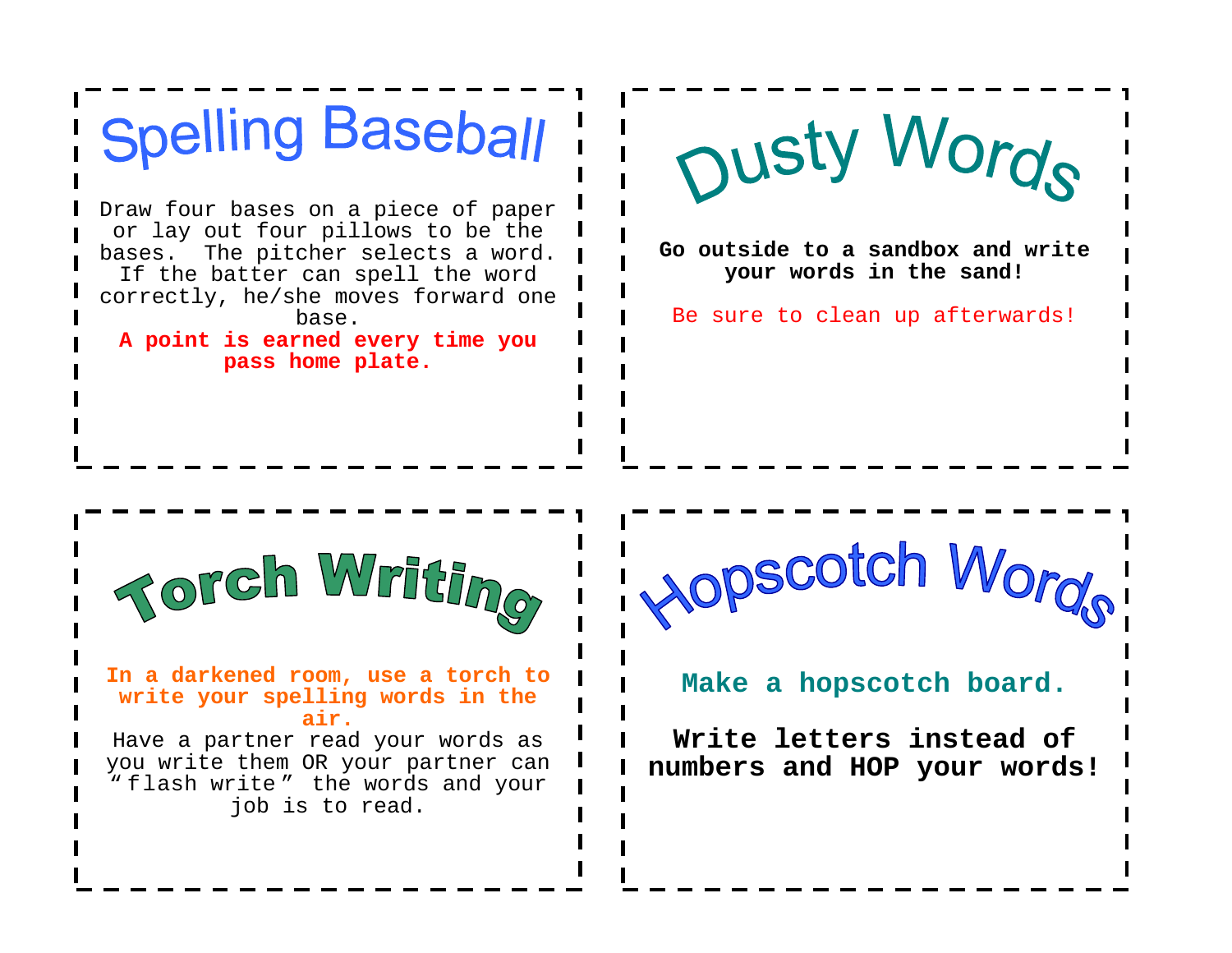

pasta Words Arrange pasta or other objects to

form your spelling words. Glue onto a piece of paper.

#### Surround Words

Write your words on graph paper. Write " middle " letters, one letter in each box.  $\blacksquare$ Use two boxes for "tall " letters like t and l and "low " letters like j and g. Then outline the words using different colours.



#### Words **Without Consonants** Write your spelling words on a list,

but replace all the consonants with a line. Then go back to the beginning of your list and see if you can fill in the correct missing consonants.